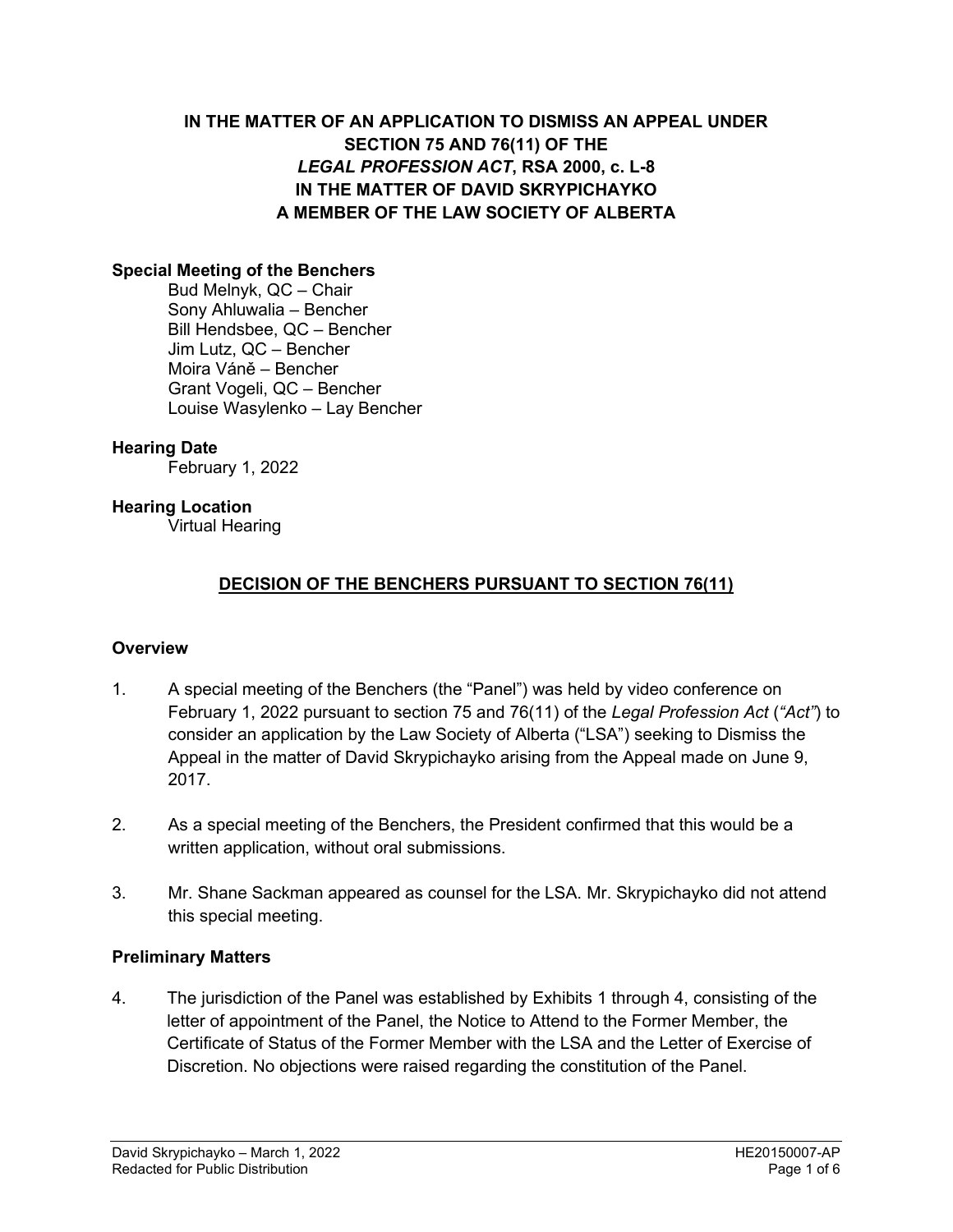- 5. The LSA did not receive any request for a private hearing. Accordingly, the Panel directed that the hearing be held in public.
- 6. At the outset of the hearing Exhibits 1 through 12 were entered into evidence in the hearing.

# **Service**

- 7. LSA counsel sought an order validating service pursuant to section 4 of the Rules of the LSA (Rules). The following particulars were evidenced regarding service of this hearing on Mr. Skrypichayko:
	- (a) Service of this application was sent by email to Mr. Skrypichayko on October 26, 2021.
	- (b) The email address that was used had been in use for a number of years and delivery notices were evidenced without any indication that the email address was either not in service or otherwise not receipted.
	- (c) Thereafter Mr. Skrypichayko did contact the LSA on November 24, 2021 about arranging for personal service of this application. However, Mr. Skrypichayko would not provide a current mailing address.
	- (d) An LSA investigator attended at the last known address for Mr. Skrypichayko on December 16, 2021, but the house appeared to be uninhabitable due to significant fire damage. Despite numerous attempts thereafter by the LSA investigator via email, text and Twitter to contact Mr. Skrypichayko, there was no response.
- 8. Section 114 of the *Act* states in part:

114 If any provision of this *Act* or the rules requires or authorizes the serving, giving or furnishing of a notice or other document on or to any person, the notice or other document is sufficiently served, given or furnished

(a) if it is served personally on that person,

(b) if it is delivered in accordance with the rules at (i) the official address for service of that person according to the records of the Society, in the case of a member or student-at-law, or (ii) the last known address of that person according to the records of the Society, in any other case, or […]

9. Section 4 of the Rules deals with service: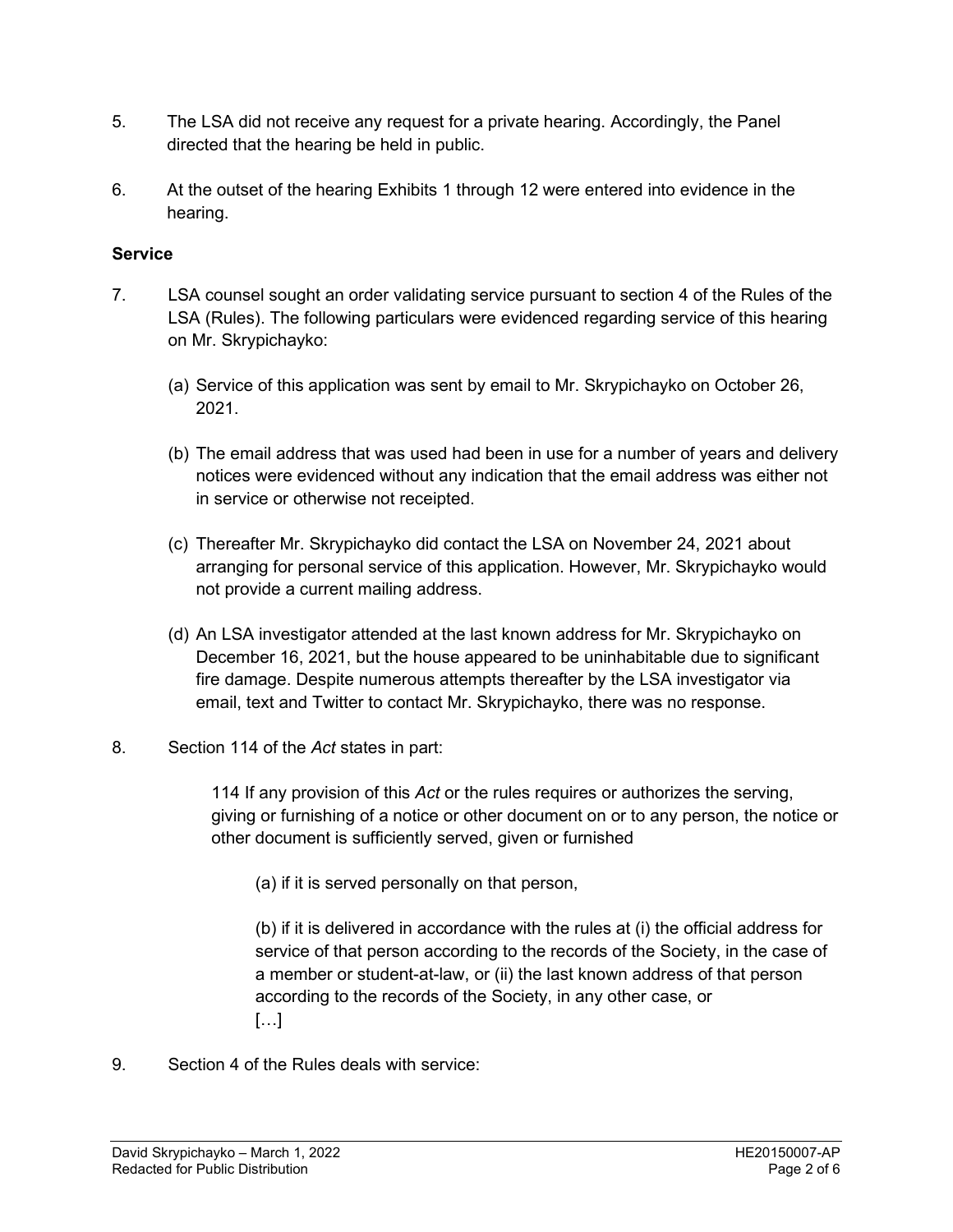4 (1) Where a notice or other document is to be served, given or furnished pursuant to a provision of these Rules by a delivery under section 114(b) of the Act, the notice or other document may be delivered by a Bencher or an officer or employee of the Society, or any person engaged for the purposes by, or acting at the request of, a committee, a Bencher or an officer or employee of the Society, by

- (a) registered mail,
- (b) courier, or
- (c) mail, other than registered or certified.

(2) In addition to the delivery methods in (1), delivery may be by (a) fax, or (b) email to a member or student-at-law, and to any other person where that person explicitly or implicitly authorizes the Law Society to use that form of communication and has provided the required contact information for that purpose until that person advises the Law Society that the contact information is no longer valid or authorization is withdrawn.

10. It is the finding of this Panel that the email service on October 26, 2021 was effected in compliance with section 114 of the *Act* and section 4 of the Rules. Accordingly, service of this application is validated and deemed good service.

# **The Authority of the Benchers to Dismiss an Appeal**

11. The *Act* provides a procedure for a member or the LSA to seek for the Benchers to Dismiss an Appeal, pursuant to section 76(11) of the *Act*, which states:

> 76(11) The Benchers may make an order dismissing the appeal, with or without a further order requiring the member to pay to the Society all or part of the costs of proceedings relating to the appeal, if

[…]

(c) the Benchers are satisfied that the member has otherwise abandoned the appeal.

### **History of Proceedings**

- 12. The history of this matter can be summarized as follows:
	- (a) March 18, 2016 a Hearing Committee disbarred Mr. Skrypichayko and a written decision was rendered May 11, 2017.
	- (b) Mr. Skrypichayko appealed that decision in June 2017.
	- (c) In June 2017 Mr. Skrypichayko was informed of the estimated cost of \$9,540.76 to prepare the hearing record, which costs have never been paid.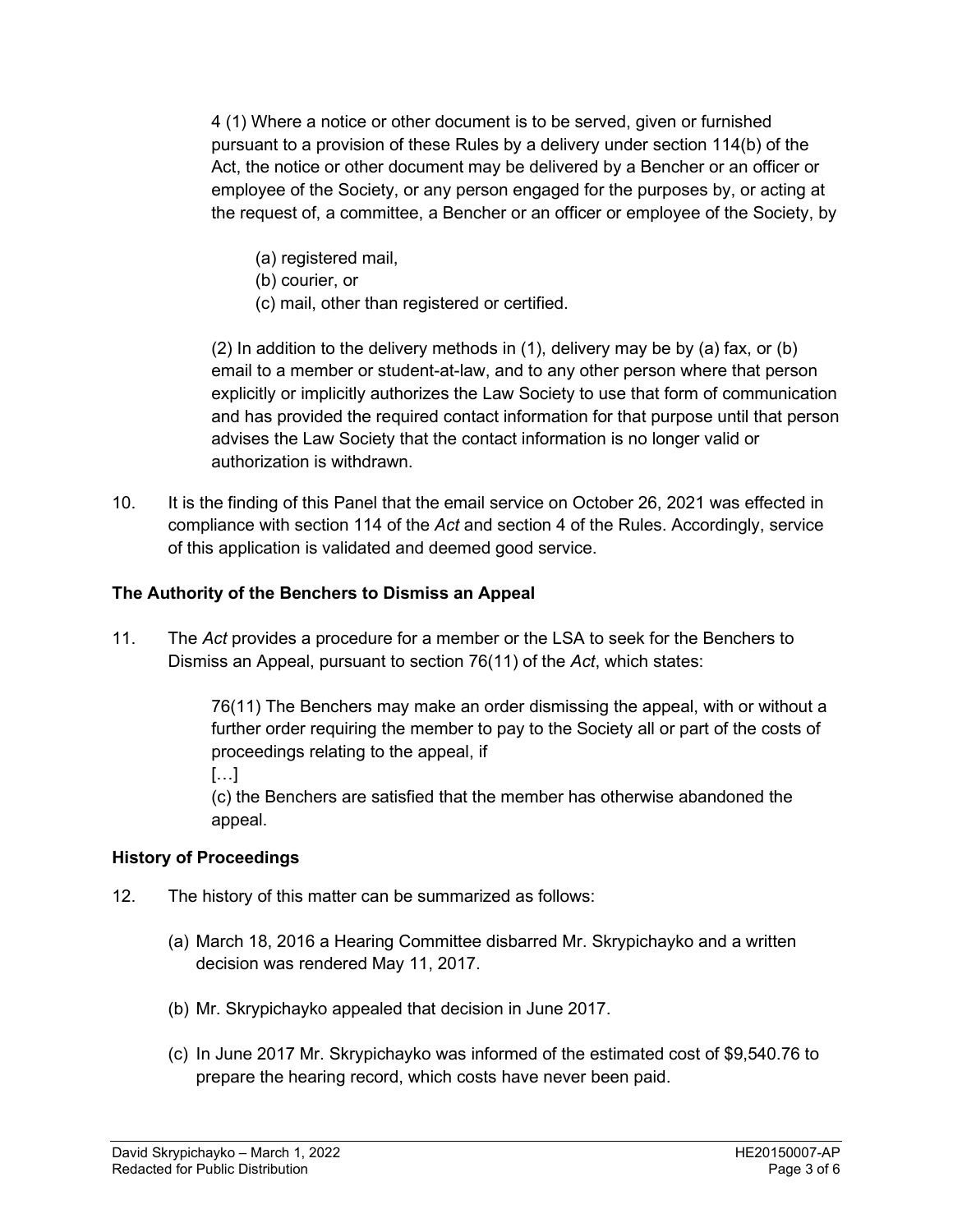- (d) On October 9, 2019 the LSA provided notice to Mr. Skrypichayko of Rule 100.3 as required by Rule 100.3(4).
- (e) In response to this notice Mr. Skrypichayko applied to a panel of Benchers seeking a waiver of these costs.
- (f) On March 4 and April 7, 2020 the LSA wrote to Mr. Skrypichayko advising him that the cost of preparing the hearing record had been reduced to \$1,995.00. This revised amount has never been paid.
- (g) The waiver application was heard on October 8, 2020 by a panel of Benchers and they rendered a decision on October 26, 2020. The decision states in part:
	- 13. Mr. Skrypichayko has failed to satisfy the Panel of the articulated factors and accordingly the Panel is not prepared to grant the application to have the costs of the appeal record waived.
	- 14. While we have declined to exercise our discretion under section 74(6) of the *Act*, the Panel recognizes that the factors and information that would be relevant to a proper consideration of Mr. Skrypichayko's application were not known or provided to him at the relevant time. Accordingly, Mr. Skrypichayko will have 30 days from his receipt of our written decision to perfect his application. If Mr. Skrypichayko should provide such further evidence within this time period this Panel is prepared to reconsider his application anew.
- (h) Mr. Skrypichayko has made no further application for a waiver within the 30 days and the costs of preparing the hearing record have never been paid.

# **Appeal Dismissal Decision**

13. The Panel has considered the *Section 76(11) Appeal Dismissal Guideline*, dated September 26, 2019, and that Guideline states in part:

> 35. If the lawyer fails to comply with any obligation in Rule 100.2 or Rule 100.3, as the case may be, the Law Society may bring an application to the Benchers for an order dismissing the lawyer's appeal as otherwise abandoned in accordance with section 76(11).

36. If the Benchers determine that the lawyer has failed to comply with any requirements in Rule 100.2 or Rule 100.3, they may make an order under Rule 100.4 dismissing the lawyer's appeal as otherwise abandoned pursuant to section 76(11)(c).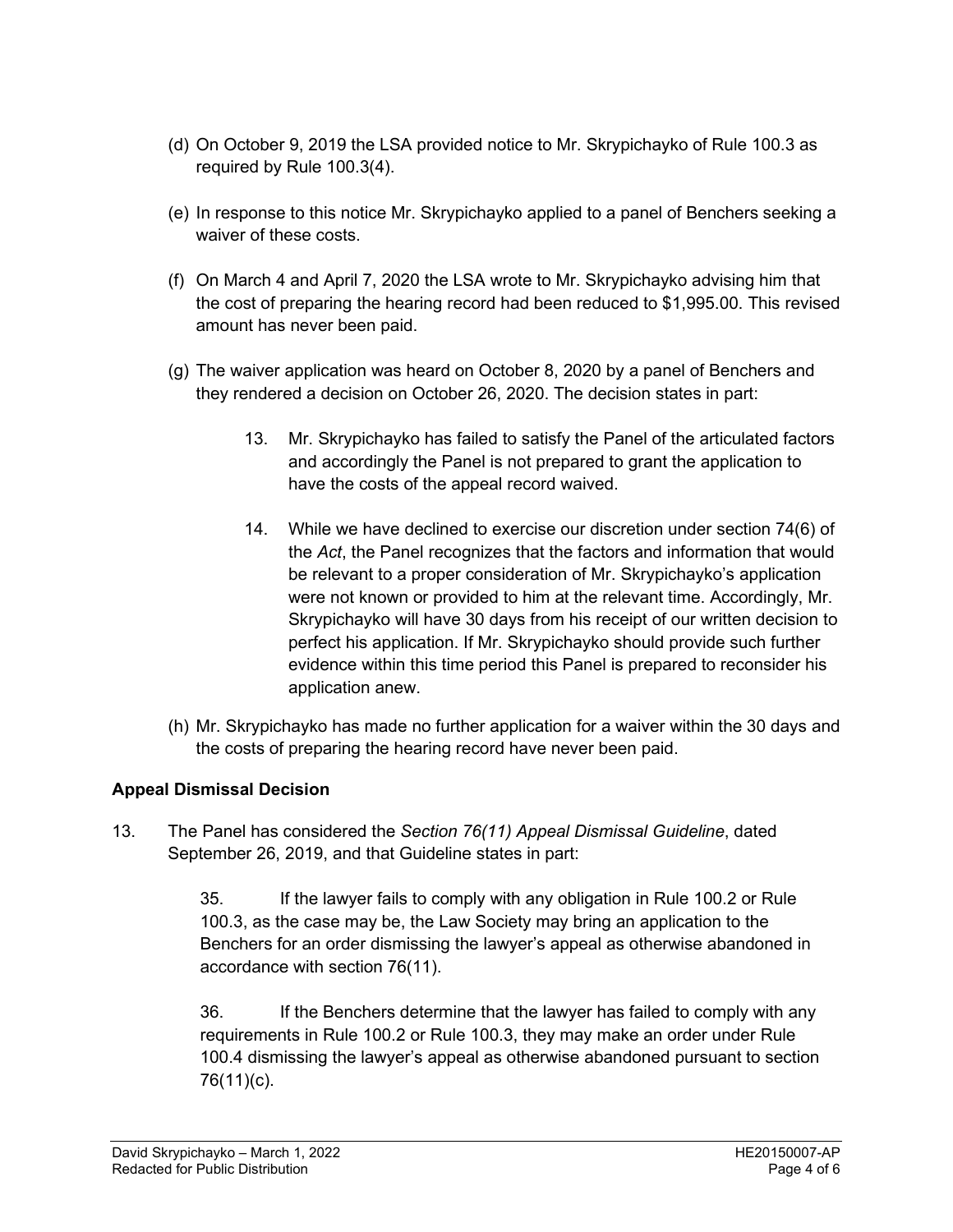14. Also considered by the Panel were Rules 100.3 and 100.4, which state in part:

100.3(1) This rule applies to appeals commenced prior to September 27, 2019, pursuant to section 75 of the *Act*, where the member has not done one or more of the following:

- (a) paid the cost of preparing the hearing record;
- (b) provided written appeal submissions to Society counsel;

(c) complied with directions imposed on the member by the chair of a prehearing conference; or

(d) complied with requirements imposed on the member by the Benchers.  $[\ldots]$ 

100.4 If the member fails to comply with any of the member's requirements in Rule 100.2 or in Rule 100.3, as the case may be, the Benchers may, on application by the Society, make an order dismissing a member's appeal as otherwise abandoned pursuant to section 76(11)(c) of the *Act*.

- 15. The Panel is satisfied that Mr. Skrypichayko has effectively abandoned his Appeal for the following reasons:
	- (a) Mr. Skrypichayko has failed to comply with the requirements of Rule 100.3(1)(a) in that he has not paid the cost of preparing the hearing record. That payment was due at least by November 8, 2020, some fourteen plus months ago.
	- (b) On October 8, 2019 Mr. Skrypichayko was advised of an amendment to the Rules, where he was advised that he was required to pay the costs of the hearing record or apply for a waiver. That letter also stated that the LSA could apply to have the Appeal dismissed due to it being abandoned. It was only after receiving this notice, which was some two plus years after the Appeal was filed, that Mr. Skrypichayko took steps for a waiver application.
	- (c) Mr. Skrypichayko failed to submit further information to the panel of Benchers regarding his waiver application despite being given an opportunity to renew his waiver application by the panel of Benchers on October 26, 2020.
	- (d) Mr. Skrypichayko has taken no further steps in his Appeal since the motion seeking a waiver of costs on October 8, 2020.
	- (e) The May 11, 2017 Hearing Committee decision was rendered almost five years ago, which is an unreasonable delay.